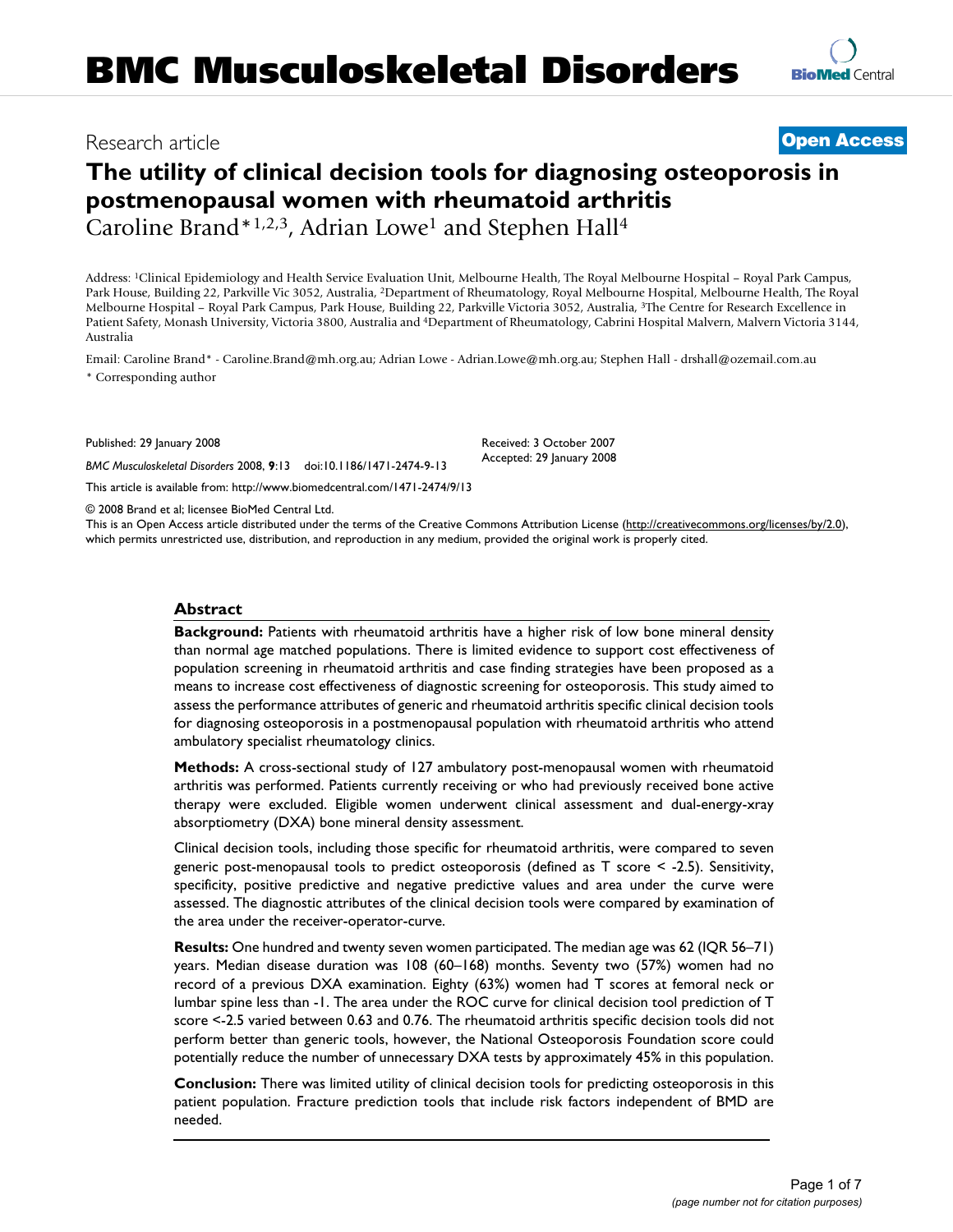## **Background**

Worldwide, the burden of osteoporotic fractures accounts for 0.83% of the global burden of non communicable disease [1] that can be measured in any community by associated morbidity, mortality and cost to the community [2]. Cost effective interventions are recommended for those with prevalent fragility fractures, however the role of diagnostic screening and intervention for those with low bone density and osteoporosis but no history of fracture is less well established. Low bone mass, most commonly measured using dual-energy xray absorptiometry (DXA) assessment of bone mineral density (BMD) is the most important risk factor for fracture [3] however other risk factors independent of BMD need to be considered and a number of these risk factors have been incorporated into targeted case finding clinical decision tools in attempts to improve the cost effectiveness of screening and potentially reduce the numbers of people undergoing unnecessary DXA tests [4-8]. The development of multiple tools may reflect disappointing performance of these tools when applied to populations other than the one within which they were developed [5].

Rheumatoid arthritis (RA) is an inflammatory arthritis that has been shown to be associated with low BMD, and a higher risk of fragility fracture [9,10]. Current guidelines advocate a case-finding approach to screening [11], with secondary causes such as rheumatoid arthritis being an indication. In Australia, diagnostic screening for osteoporosis in people with rheumatoid arthritis is subsidised by the National Health Scheme (Medicare) however a previous audit of assessment of osteoporosis risk by rheumatologists suggested use of DXA screening was limited to a subset of rheumatoid arthritis patients, primarily women who were on glucocorticosteroid treatment [12]. Whilst there is some evidence to support cost-effectiveness of screening and treating post menopausal women with rheumatoid arthritis who are starting corticosteroid treatment [13], the cost effectiveness of screening an unselected post-menopausal rheumatoid arthritis population has not been reported. Clinical criteria for case targeted BMD screening for rheumatoid arthritis patients are available [14] however their performance attributes have also varied across rheumatoid arthritis populations and it is uncertain whether they offer significant advantage over existing generic models for post-menopausal populations [15].

This study aimed to test the performance of generic and rheumatoid arthritis specific case finding clinical decision tools in a post-menopausal group of women with rheumatoid arthritis.

## **Methods**

A cross-sectional study of post menopausal women with rheumatoid arthritis was approved by the Alfred Hospital and Cabrini Medical Centre Human Research Ethics Committees. All women gave informed consent for participation.

Inclusion criteria for participation included: age over 45 years, postmenopausal status defined by the absence of menstrual periods for at least 12 months, a diagnosis of rheumatoid arthritis defined by 1987 American Rheumatology Association (ARA) criteria [16]. Exclusion criteria included: current or previous treatment with bone active agents other than hormone replacement therapy, calcium or vitamin D, history of malignancy, renal impairment where the serum creatinine was more than 0.2 mmol/l, and unable or unwilling to give informed consent. In Australia patients can choose to have specialist treatment in public (entirely government funded) or private (government subsidised) care settings. The 5 recruitment settings included two university affiliated metropolitan public hospital ambulatory care general rheumatology clinics and three specialist rheumatology private practices. Study participants were recruited in a consecutive fashion using manual medical record screening.

Disease assessment was performed by a trained metrologist. Markers of disease activity included: duration of morning stiffness (minutes), 68 swollen joint count, current erythrocyte sedimentation rate (ESR, mm/hr). A composite disease activity score, the DAS28T+S score [17] was calculated. Markers of disease severity included: disease duration (defined from the time of physician diagnosis), presence of rheumatoid factor, radiological appearance of typical rheumatoid arthritis erosions, numbers of disease modifying anti-rheumatic drugs (DMARDs), number of joint arthroplasty procedures, and presence of extra-articular features (nodules/vasculitis). Functional status was assessed using the Modified Health Assessment Questionnaire (MHAQ) [18] and the American College of Rheumatology global functional status [19]. A patient self-rated global health score was also collected (excellent, good, fair, poor). Prednisolone use was defined as 'current use' or 'ever used'. Grip strength was measured using a calibrated instrument and the average of three measurements on the dominant and non-dominant side were recorded. The following osteoporotic risk factors were assessed: age (years), body mass index (BMI) <20 kg/m<sup>2</sup> [weight in kilogram/(height in metres)2], current smoker, alcohol >3 standard glasses per day, caffeine >3 standard glasses per day, sunlight exposure < 20 minutes three times per week, calcium intake (<1000 mg/day, <250 mg/day), previous history of low trauma fracture.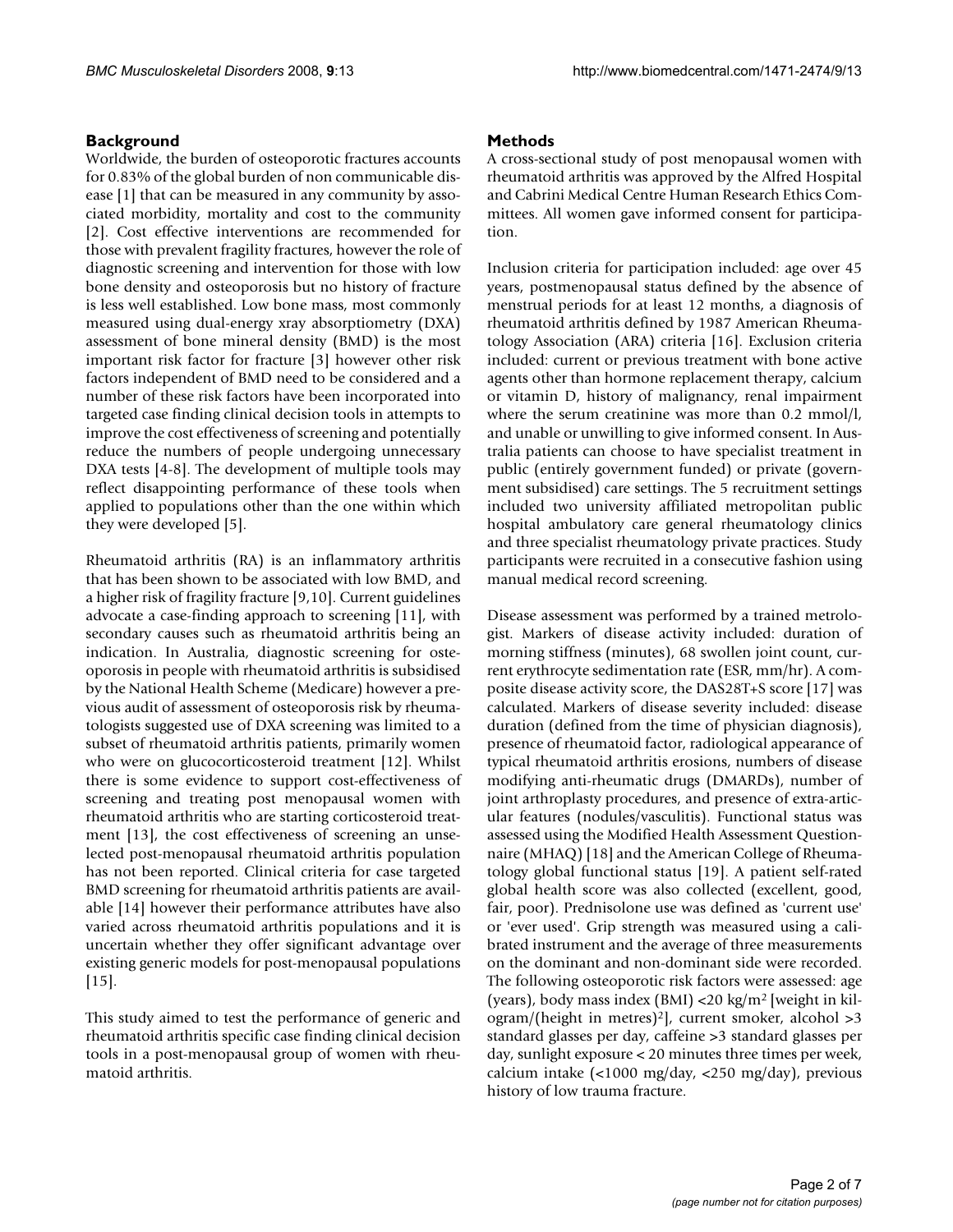Bone mineral density was assessed by DXA (Lunar or Hologic devices) at a geographical location defined by patient or clinician preference. This was designed to reflect normal clinical management. Osteopenia was defined as a T-score less than -1, and osteoporosis as a T-score less than or equal to -2.5 at the femoral neck [20]. There is no standardised quality assurance protocol, nor consistent use of a normative reference dataset between DXA machines which may lead to inter-site measurement error, especially when comparing mean BMD levels. For this reason, analysis of clinical decision tool performance was based on prediction for T scores at the femoral neck only.

## *Clinical decision tools and Statistical analysis*

The clinical decision tools are summarised in Table 1. They were applied using methodology described within original development and validation studies [5,6,15,21- 24] to assess their predictive value in identifying bone mineral density scores of less than or equal to -2.5 at the femoral neck. The sensitivity, specificity, positive predictive and negative predictive values and area under the curve were assessed as a measure of combined sensitivity/ specificity model behaviour [25]. The diagnostic attributes of the clinical decision tools were compared by examination of the area under the receiver-operator-curve (ROC). The tool with the highest area under curve was arbitrarily chosen as the comparison point using the "rocgold" command within Stata. (Stat 9.2, Copyright 1996–2007 StataCorp, College Station, TX 77845, USA).

## **Results**

Two hundred and fifty five women were screened, representing 62.5% total potentially eligible rheumatoid arthritis population. One hundred and thirty five women did not respond to invitations to participate. One hundred and twenty eight (50.2%) screened women were excluded due to current or previous use of a bone active medication (48, 37.5%), pre-menopausal status (47, 36.7%), medical co-morbidity (15, 11.7%) or refusal to participate (6, 4.7%). One hundred and twenty seven postmenopausal women consented to participate in the study. Seventy-two (57%) had no record of a previous

**Table 1: Summary of criteria described for clinical decision rules to predict low bone mineral density applied in a cohort of 127 postmenopausal women with rheumatoid arthritis.**

| <b>Guideline/Rule</b>                                        | <b>Selection Cut Point Scoring system</b> |                                                                                                                                                                                                                                                                                                                                                                       |
|--------------------------------------------------------------|-------------------------------------------|-----------------------------------------------------------------------------------------------------------------------------------------------------------------------------------------------------------------------------------------------------------------------------------------------------------------------------------------------------------------------|
| Simple Calculated Osteoporosis Risk<br>Estimation (SCORE)(6) | Score $\geq 6$                            | Points for: Race: 5 if not black<br>Rheumatoid arthritis: 4 if present<br>Personal history of minimal trauma fracture after age 45 yrs years: 4 each fracture<br>of the wrist, hip, or rib to a maximum of 12<br>Age: 3 times first digit of age in yrs<br>Estrogen therapy: I if never used<br>Weight: - I times weight in Ib divided by 10 and truncated to integer |
| Osteoporosis Risk Assessment<br>Instrument (ORAI)(4)         | Score $\geq 9$                            | Points for: Age: 15 if 75 yrs or older, 9 if 65-74 yrs, 5 if 55-64 yrs<br>Weight: 9 if <60 kg, 3 if 60.0-69.9 kg<br>Estrogen use: 2 if not currently taking estrogen                                                                                                                                                                                                  |
| Age, Body Size, No Estrogen<br>(ABONE)(23)                   | Score $\geq 2$                            | Points for: Age: 1 if > 65 yrs<br>Weight: if <63.5 kg<br>Estrogen use: I if never used oral contraceptives or estrogen therapy for at least<br>6 months                                                                                                                                                                                                               |
| Body weight criterion(22)                                    |                                           | If Weight <70 kg                                                                                                                                                                                                                                                                                                                                                      |
| Osteoporosis Self Assessment Tool<br>(OST)(8)                | Score $<$ 2                               | Sum of: (Weight $-$ Age) $*$ 0.2 truncated to an integer                                                                                                                                                                                                                                                                                                              |
| Study of Osteoporotic Fractures<br>(SOFSURF)(7)              | Score $\geq 1$                            | Sum of: $(Age - 65) * 0.2$<br>Plus I point each for<br>Weight less than 68 kg<br>Current smoker<br>Personal history of postmenopausal fracture<br>Plus 2 points if Weight $<$ 59 kg.                                                                                                                                                                                  |
| National Osteoporosis Foundation<br>(NOF)(21)                | Score $\geq$ 1                            | One point each for: $Age \ge 65$ yrs<br>Personal history of minimal trauma fracture >40 yrs<br>Family history of fracture<br>Current cigarette smoking                                                                                                                                                                                                                |
| Amsterdam rheumatologists<br>score(15)                       | Score $\geq 2$                            | Points for: Disease activity (mean CPR $>$ 20 mg/l or persistent ESR $>$ 20 mm for<br>the 1 <sup>st</sup> hour<br>Age: women > 50 yrs<br>Immobility: ARA score = 3 or HAQ score $\geq$ 1.25.                                                                                                                                                                          |
| Modified Amsterdam(24)                                       | Score $\geq$ 3                            | As per Amsterdam rheumatologist algorithm, with an additional point for each of<br>Weight: <60 kg<br>Any previous steroid use                                                                                                                                                                                                                                         |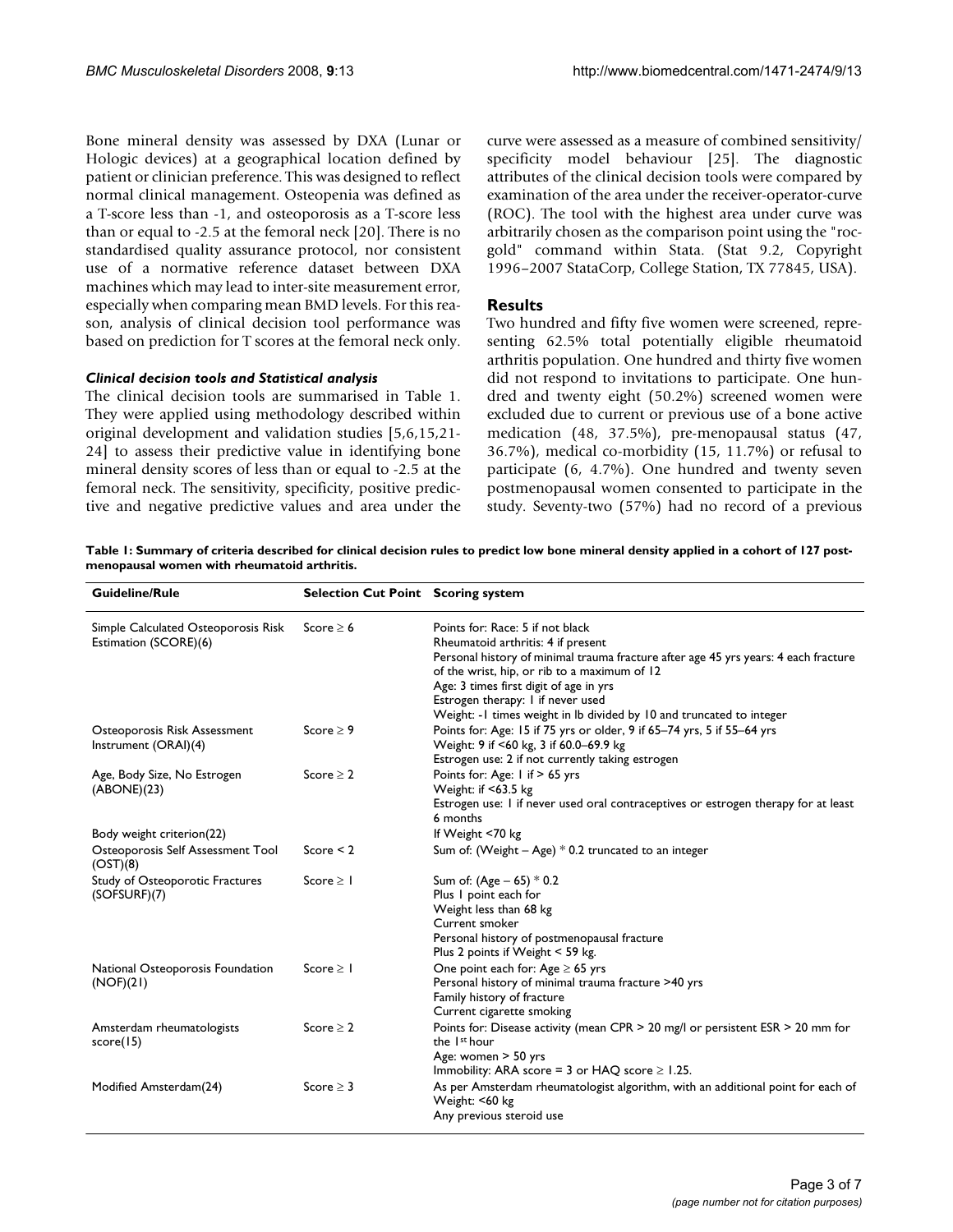DXA assessment. Sixteen (12.6%) women had a history of post-menopausal fracture.

The median age of participants was 62 yrs (interquartile range {IQR} 56–71). The majority (124, 98%) were Caucasian. Disease duration was long [median 108 months (IQR 60–168)]. Although only 10, (7.9%) reported a global health score of fair or poor, 72 (57%) were ARA functional status 111 and weakness to rise from a chair was documented in 39 (30.7%). Other parameters including arthroplasty (22, 17.3%), use of more than one disease modifying anti-rheumatic drug (33, 25.9%) and current use of prednisolone (44, 35%) are in keeping with a rheumatoid arthritis population of long disease duration. In contrast, evidence of active joint disease was less impressive with a low active joint count (median tender = 5, IQR  $= 2-10$ , median swelling  $= 5$ , IQR  $= 2-9$ , and short duration of early morning stiffness (median = 30 minutes 5,  $IQR = 5-60$  Patients with high disease activity (as measured by the DAS28T+S(17) had greater duration of early morning stiffness (Spearman rho =  $0.663$ , p <  $0.001$ ).

There was a high prevalence of low dietary calcium intake (median 500 mg/day, IQR 250–825) and 15 (12%) had less than 250 mg/day. 34 (27%) of women had 3 or more risk factors for osteoporosis. Postmenopausal fragility fractures were documented in 16 (13.0%) women, 43 (33.9%) recalled a fall within the twelve months prior to assessment and for 17 (13.4%) this included two or more falls. Fear of falling was reported as moderate or severe in nearly one third of women.

The results of BMD are summarised in Table 2. Overall, 80 (64.5%) women had BMD T-scores less than -1, of whom 56 (45.2%) were less than -1 but greater than -2.5 and 24 (19.4%) were less than or equal to -2.5. There were no clear differences in fracture and non fracture groups (femoral neck mean t-score =  $-1.52$ , sd = 1.33 for fracture group, compared with -1.09, sd = 1.38 for non fracture group,  $p = 0.247$ , and lumbar spine mean t-score =  $-0.34$ for fracture group compared with  $-1.09$ , sd = 1.38 for nonfracture group,  $p = 0.870$ . The degree of current disease activity (as measured by DAS28T+S) was not related to bone mineral density (Spearman rho for t-score at femoral neck =  $0.049$ ,  $p = 0.624$ , rho for t-score at lumber spine =  $-0.098$ ,  $p = 0.323$ ).

The performance attributes of the scoring algorithms are summarised in Table 3. None of the seven general scoring algorithms that were tested performed significantly better than the others as assessed by ROC curve analysis (range 0.63–0.76). The rheumatoid arthritis specific guideline had the lowest area under the curve. When compared to the OST, which had the highest area under ROC, the only tool that performed substantially poorer was the "low body weight" criterion (Bonferoni adjust p < 0.001).

Patients from public hospital rheumatology clinics had more severe rheumatoid arthritis (poorer functional status, longer early morning stiffness and higher swollen joint count) and a higher ESR. Therefore, the diagnostic models were applied with and without the public patients included. The ROC values did not alter significantly therefore the reported values included all patients.

## **Discussion**

Our findings of a high prevalence of risk factors for osteoporosis and low BMD among a postmenopausal population of women with rheumatoid arthritis are in keeping with previous studies. Rheumatoid arthritis has been reported to be associated with localised [9] and generalised bone loss [26,27], increased risk of osteoporosis and low trauma fractures [10,28]. Factors associated with low bone density include disease activity, disability disease duration as well as therapy with corticosteroids [29-31].

Further, in this study we have demonstrated the limited utility of clinical decision tools, and lack of advantage of

| Table 2: Results of bone mineral density measured by DXA postmenopausal women with Rheumatoid Arthritis (n = 127). |  |  |
|--------------------------------------------------------------------------------------------------------------------|--|--|
|                                                                                                                    |  |  |

| Site                      | $%$ T score $>$ -1 |    | T < -1 to -2.5 N $(\%)$ |                 | $T < -2.5 N$ (%) | Valid N |
|---------------------------|--------------------|----|-------------------------|-----------------|------------------|---------|
| Total Group $N = 127$     |                    |    |                         |                 |                  |         |
| Femoral Neck              | 87.2               | 52 | (42.3)                  | 18              | (14.6)           | 123     |
| Lumbar Spine              | 90.5               | 45 | (31.7)                  | 12              | (9.8)            | 123     |
| <b>Non Fracture Group</b> |                    |    |                         |                 |                  |         |
| Femoral Neck              | 88.2               | 40 | (37.4)                  | 4               | (13.1)           | 107     |
| Lumbar Spine              | 91.1               | 30 | (28.0)                  | $\overline{10}$ | (9.3)            | 107     |
| <b>Fracture group</b>     |                    |    |                         |                 |                  |         |
| Femoral Neck              | 80.0               | 9  | (56.3)                  | $\overline{4}$  | (25.0)           | 16      |
| Lumbar Spine              | 86.7               | 6  | (37.5)                  | $\mathbf{2}$    | (12.5)           | 16      |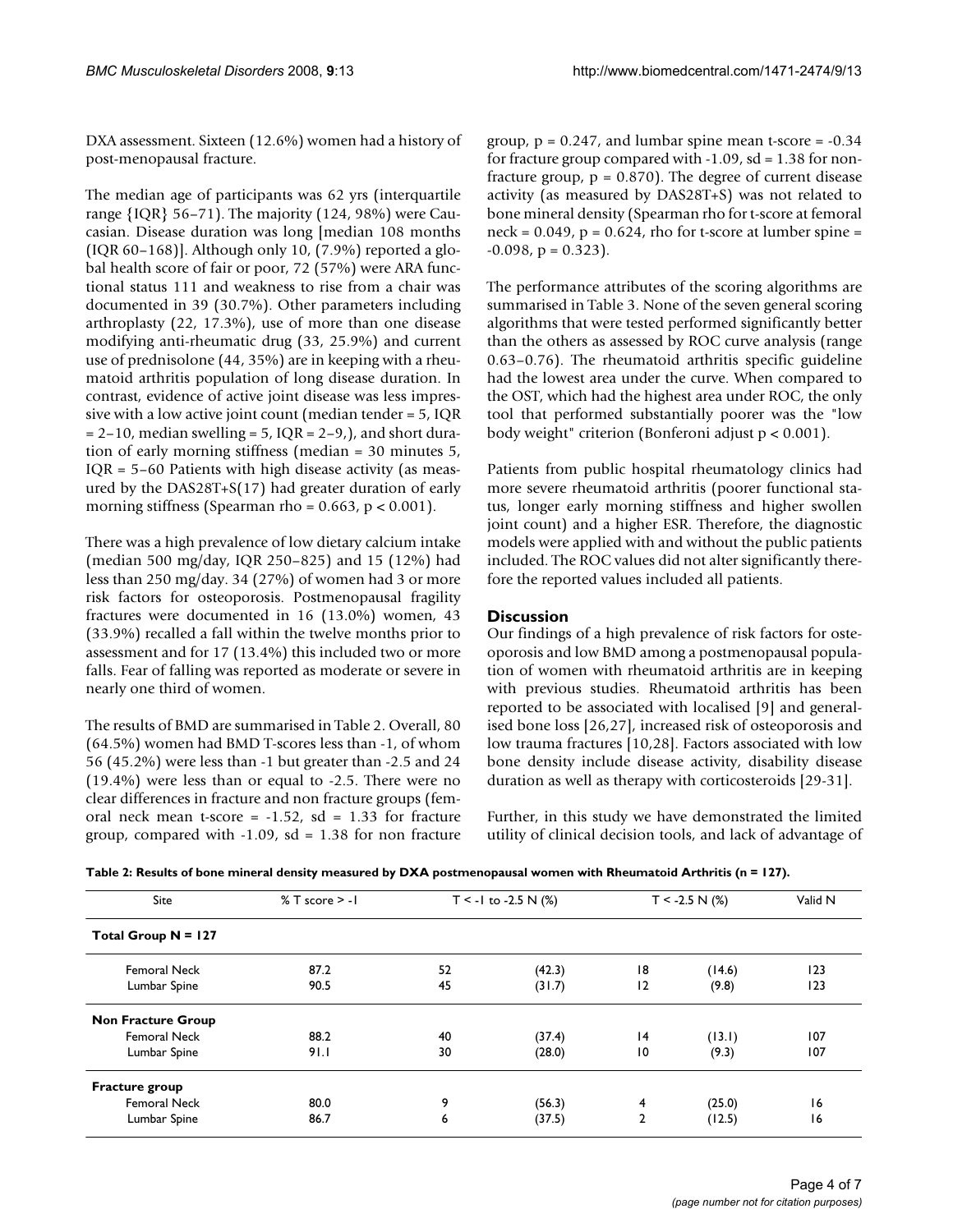|                    |                      | <b>Predictive values</b> |                   |                   |                           |  |
|--------------------|----------------------|--------------------------|-------------------|-------------------|---------------------------|--|
| $T-FN < -2.5$      | Sensitivity (95% CI) | Specificity (95% CI)     | Positive (95% CI) | Negative (95% CI) | Area Under Curve (95% CI) |  |
| <b>SCORE</b>       | 100 (82-100)         | $10(5-17)$               | $16(10-24)$       | $100(69 - 100)$   | $0.73(0.59 - 0.86)$       |  |
| ORAI               | 72 (47-90)           | 50 $(40-60)$             | $20$ (11-31)      | $91(81-97)$       | $0.73(0.59 - 0.87)$       |  |
| <b>NOF</b>         | $94(73 - 100)$       | $46(36 - 56)$            | $23(14-34)$       | 98 (89-100)       | $0.75(0.65 - 0.85)$       |  |
| <b>ABONE</b>       | $56(31-79)$          | 84 (75-90)               | $37(19 - 58)$     | $92(84 - 96)$     | $0.72(0.58 - 0.85)$       |  |
| OST                | 78 (52-94)           | $51(41-61)$              | $22(12-34)$       | 93 (83-98)        | $0.76(0.64 - 0.89)$       |  |
| <b>SOFSURF</b>     | 89 (65-99)           | $34(25-44)$              | $19(11-29)$       | 95 (82-99)        | $0.72(0.59 - 0.85)$       |  |
| Low Body Weight    | 72 (47-90)           | 53 $(43-63)$             | $21(12-33)$       | $92(82 - 97)$     | $0.63(0.51 - 0.74)$       |  |
| Amsterdam          | $100(82-100)$        | $7(3-14)$                | $16(10-24)$       | $100(59 - 100)$   | $0.64(0.51 - 0.76)$       |  |
| Modified Amsterdam | 78 (52-94)           | 44 (34-54)               | $20(11-31)$       | 92 (80-98)        | $0.70(0.57-0.83)$         |  |

**Table 3: Attributes of clinical decision tools for predicting T Score less than or equal to -2.5 (at the femoral neck) in 127 postmenopausal women with rheumatoid arthritis**

rheumatoid arthritis specific clinical decision tools for predicting osteoporosis in this population. This is also in keeping with previous studies of non selected post-menopausal populations. Lydick et al [6] developed and validated a questionnaire, the Simple Calculated Osteoporosis Risk Estimation ("SCORE") which included 6 variables (age, race, rheumatoid arthritis, non-traumatic fracture >45 years, oestrogen use, weight) and reported sensitivity of 89% and specificity of 50% for the tool. However, when this "SCORE" was applied by Cadarette et al [5] to a post-menopausal population in Toronto they found it to have very poor specificity, with a high false positive rate of 68%. More recently, application of three clinical decision tools (SCORE, ORAI, NOF) to an independent post menopausal population reported poor utility as a general screening method [32]. If algorithms that give a point estimate for sensitivity of at least 90% for prediction of osteoporosis are considered, the algorithms that approximate or exceed this criteria in our patient population without modification from the developers recommendations, were the SCORE (100%) [6], Amsterdam(100%) [15], NOF (94%) and SOF-SURF(89%) [7]. However, the corresponding specificities are 10% and 7% for SCORE and Amsterdam respectively, suggesting it would be possible to exclude osteoporosis without a DXA study in only approximately 10% of patients who do not have the condition. The SOFSURF, with a somewhat lower sensitivity, would reduce the number unnecessary DXA studies by approximately 34%. In our study population the best performing tool was the NOF which, in addition to providing high sensitivity, has the potential to reduce the number of unnecessary DXA studies by approximately 45%.

Useful clinical decision tools need to be able to take account of individual risk factor burden, including reversible risk, and be easy to administer [33]. Poor predictive performance of the clinical decision tools in our patient population may be due to a number of factors. Firstly, there is well known heterogeneity of osteoporosis risk in

different populations [34]. Secondly, heterogeneity within the rheumatoid arthritis population may contribute to poor predictive utility. A single clinical decision tool may not account for variability in osteoporosis risk that is influenced by disease duration, activity and severity [35]. Although we did not find differences in the performance of the clinical decision tools between public and private patients in whom some differences in disease activity and severity were noted, this study was not powered to demonstrate such differences and larger studies are required to assess this hypothesis. Overall, our data adds support to a recent systematic review of the performance of the Osteoporosis Self-Assessment Tool (OST) that suggests clinical decision tools may be more useful in identifying a subset of patients who are at low risk of osteoporosis and do *not* need formal bone mineral density assessment [36].

The rationale for using clinical decision tools to predict osteoporosis is that BMD is known to be a major risk factor for fracture and that there is a site specific gradient to risk [33]. Unless there is consensus about the long-term safety and effectiveness of fracture prevention therapy as well as demonstrated high levels of compliance with preventive therapy, applying clinical decision tools that accurately predict low risk of osteoporosis may support costeffective approaches to diagnosis and management. However, previous reports, supported by our data, indicate that fracture can occur in the presence of normal BMD. In addition, other factors, independent of BMD can be important predictors of an individual's incident fracture risk [33]. Whilst one of the major independent predictive factors, age is not reversible, other factors including falls, reduced mobility and use of corticosteroids all of which are important to our patient population, may be amenable to non pharmacological interventions. Therefore, clinical indices for predicting fracture in addition to BMD measurement would potentially provide greater utility for clinical management [33]. The number of patients with fracture was too small in our population to test decision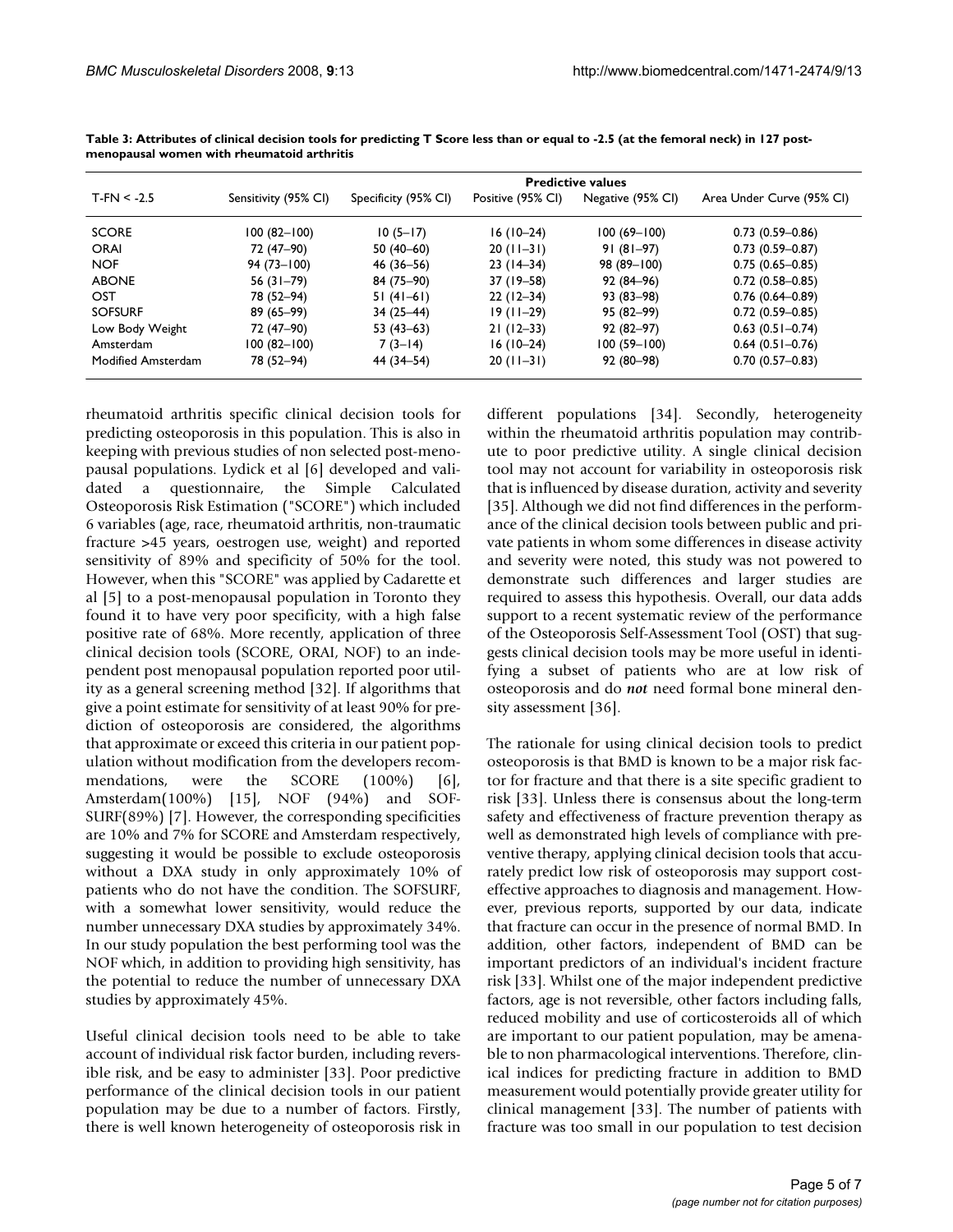tool predictive performance for fracture rather than osteoporosis, however other authors report limited utility of clinical indices for prediction of fracture risk in postmenopausal populations [37]. This need to be further investigated for patients with rheumatoid arthritis and other high risk populations.

The study had further limitations. Bone densitometry was performed using a variety of different DXA machines that may have contributed to significant undetected technical error in measurement [33]. However, the study was specifically designed to provide a pragmatic clinical population assessment and it is unlikely that this would have significantly affected the results. Consecutive recruitment of patients was undertaken to reduce selection bias, however individual practitioner practice behaviours may have also influenced the utility of clinical decision tools. The study was not powered to assess this question. The study also was restricted to a female post-menopausal population and the results may not be generalisable to males with rheumatoid arthritis. Generalisation to a wider community rheumatoid arthritis population is limited as patients with mild rheumatoid arthritis, not regularly attending a rheumatologist, may have been excluded from assessment. Inclusion of such patients however would be more likely to reduce the utility of the tools.

Even excluding patients in whom there was current or previous treatment with bone active agents other than HRT, calcium or vitamin D, there were over 10% with a history of fracture since the age of 50 years. As the study did not include assessment of appropriateness of care, nor validate self reported information with general practice records and radiographs, it is not possible to draw conclusions from this data.

## **Conclusion**

In summary, rheumatoid arthritis specific clinical decision tools for identifying postmenopausal women with RA who have low bone mineral density and osteoporosis demonstrated no greater performance than clinical decision tools developed for use in non selected postmenopausal populations. A trade-off between clinical decision tools' high sensitivity performance and avoidance of unnecessary DXD scanning needs to be further investigated in a larger RA population study where the influence of clinician osteoporosis management, heterogeneity of RA disease factors and independent risk factors for fracture can be assessed.

## **Competing interests**

The author(s) declare that they have no competing interests.

## **Authors' contributions**

CB – contributed to study design, project management, data analysis design, interpretationand writing of the article.

SH – contributed to study design, patient recruitment, data interpretationand writing of the article.

AL – contributed to data analysis design, analysis and writing of the paper.

## **Acknowledgements**

The study was supported by an Eli Lilly Women's Health Grant.

The authors wish to thank Catherine Morton for assessment of patients, data collection and data entry in this study. Thank you to Associate Professor Peter Ryan, Dr Helen Moran (deceased) and Dr Michelle Tellus for their support, and to the patients who participated in the study.

The authors would also like to acknowledge Professor John Wark who kindly reviewed and provided advice for the paper.

#### **References**

- 1. Johnell O, Kanis JA: **[An estimate of the worldwide prevalence](http://www.ncbi.nlm.nih.gov/entrez/query.fcgi?cmd=Retrieve&db=PubMed&dopt=Abstract&list_uids=16983459) [and disability associated with osteoporotic fractures.](http://www.ncbi.nlm.nih.gov/entrez/query.fcgi?cmd=Retrieve&db=PubMed&dopt=Abstract&list_uids=16983459)** *Osteoporosis International* 2006, **17(12):**1726-33.
- 2. Arthritis Foundation of Australia: **Arthritis the bottom line. The economic impact of arthritis in Australia.** 2005 [\[http://](http://arthritisaustralia.com.au/media/file/Arthritis%20-%20The%20Bottom%20Line_final.pdf) [arthritisaustralia.com.au/media/file/Arthritis%20-](http://arthritisaustralia.com.au/media/file/Arthritis%20-%20The%20Bottom%20Line_final.pdf) [%20The%20Bottom%20Line\\_final.pdf](http://arthritisaustralia.com.au/media/file/Arthritis%20-%20The%20Bottom%20Line_final.pdf)]. [online] 22 August 2007
- Marshall D, Johnell O, Wedel H: [Meta-analysis of how well meas](http://www.ncbi.nlm.nih.gov/entrez/query.fcgi?cmd=Retrieve&db=PubMed&dopt=Abstract&list_uids=8634613)**[ures of bone mineral density predict occurrence of oste](http://www.ncbi.nlm.nih.gov/entrez/query.fcgi?cmd=Retrieve&db=PubMed&dopt=Abstract&list_uids=8634613)[oporotic fractures.](http://www.ncbi.nlm.nih.gov/entrez/query.fcgi?cmd=Retrieve&db=PubMed&dopt=Abstract&list_uids=8634613)** *BMJ* 1996, **312(7041):**1254-9.
- 4. Cadarette SM, Jaglal SB, Kreiger N, McIsaac WJ, Darlington GA, Tu JV: **[Development and validation of the Osteoporosis Risk](http://www.ncbi.nlm.nih.gov/entrez/query.fcgi?cmd=Retrieve&db=PubMed&dopt=Abstract&list_uids=10813010) [Assessment Instrument to facilitate selection of women for](http://www.ncbi.nlm.nih.gov/entrez/query.fcgi?cmd=Retrieve&db=PubMed&dopt=Abstract&list_uids=10813010) [bone densitometry.](http://www.ncbi.nlm.nih.gov/entrez/query.fcgi?cmd=Retrieve&db=PubMed&dopt=Abstract&list_uids=10813010)** *Canadian Medical Association Journal* 2000, **162(9):**1289-94.
- 5. Cadarette SM, Jaglal SB, Murray TM: **[Validation of the simple cal](http://www.ncbi.nlm.nih.gov/entrez/query.fcgi?cmd=Retrieve&db=PubMed&dopt=Abstract&list_uids=10501785)[culated osteoporosis risk estimation \(SCORE\) for patient](http://www.ncbi.nlm.nih.gov/entrez/query.fcgi?cmd=Retrieve&db=PubMed&dopt=Abstract&list_uids=10501785) [selection for bone densitometry.](http://www.ncbi.nlm.nih.gov/entrez/query.fcgi?cmd=Retrieve&db=PubMed&dopt=Abstract&list_uids=10501785)** *Osteoporosis International* 1999, **10(1):**85-90.
- 6. Lydick E, Cook K, Turpin J, Melton M, Stine R, Byrnes C: **[Develop](http://www.ncbi.nlm.nih.gov/entrez/query.fcgi?cmd=Retrieve&db=PubMed&dopt=Abstract&list_uids=10179905)[ment and validation of a simple questionnaire to facilitate](http://www.ncbi.nlm.nih.gov/entrez/query.fcgi?cmd=Retrieve&db=PubMed&dopt=Abstract&list_uids=10179905) identification of women likely to have low bone density.** *American Journal of Managed Care* 1998, **4(1):**37-48.
- 7. Black D, Palermon L, Abbot T, Johnell O: **SOFSURF: a simple, useful risk factor system can identify the large majority of women with osteoporosis.** *Bone* 1998, **23(5 suppl):**S605.
- 8. Geusens P, Hochberg MC, van der Voort DJ, Pols H, van der Klift M, Siris E, Melton ME, Turpin J, Byrnes C, Ross P: **[Performance of risk](http://www.ncbi.nlm.nih.gov/entrez/query.fcgi?cmd=Retrieve&db=PubMed&dopt=Abstract&list_uids=12108600) [indices for identifying low bone density in postmenopausal](http://www.ncbi.nlm.nih.gov/entrez/query.fcgi?cmd=Retrieve&db=PubMed&dopt=Abstract&list_uids=12108600) [women.](http://www.ncbi.nlm.nih.gov/entrez/query.fcgi?cmd=Retrieve&db=PubMed&dopt=Abstract&list_uids=12108600)** *Mayo Clinic Proceedings* 2002, **77(7):**629-37.
- Sambrook PN, Ansell BM, Foster S, Gumpel JM, Hesp R, Reeve J: **[Bone turnover in early rheumatoid arthritis. 2. Longitudinal](http://www.ncbi.nlm.nih.gov/entrez/query.fcgi?cmd=Retrieve&db=PubMed&dopt=Abstract&list_uids=3876077) [bone density studies.](http://www.ncbi.nlm.nih.gov/entrez/query.fcgi?cmd=Retrieve&db=PubMed&dopt=Abstract&list_uids=3876077)** *Annals of the Rheumatic Diseases* 1985, **44(9):**580-4.
- 10. Hooyman JR, Melton LJ 3rd, Nelson AM, O'Fallon WM, Riggs BL: **Fractures after rheumatoid arthritis. A population-based study.** *Arthritis & Rheumatism* 1984, **27(12):**1353-61.
- 11. Compston J: **[Guidelines for the management of osteoporosis:](http://www.ncbi.nlm.nih.gov/entrez/query.fcgi?cmd=Retrieve&db=PubMed&dopt=Abstract&list_uids=15983729) [the present and the future.](http://www.ncbi.nlm.nih.gov/entrez/query.fcgi?cmd=Retrieve&db=PubMed&dopt=Abstract&list_uids=15983729)** *Osteoporosis International* 2005, **16(10):**1173-6.
- 12. Brand CA, Jolley D, Tellus M, Muirden KD, Wark JD: **Risk factors for osteoporosis and fracture in patients attending rheumatology outpatient clinics.** *Australian & New Zealand Journal of Medicine* 1999, **29(2):**197-202.
- 13. Solomon DH, Kuntz KM: **Should postmenopausal women with rheumatoid arthritis who are starting corticosteroid treat-**